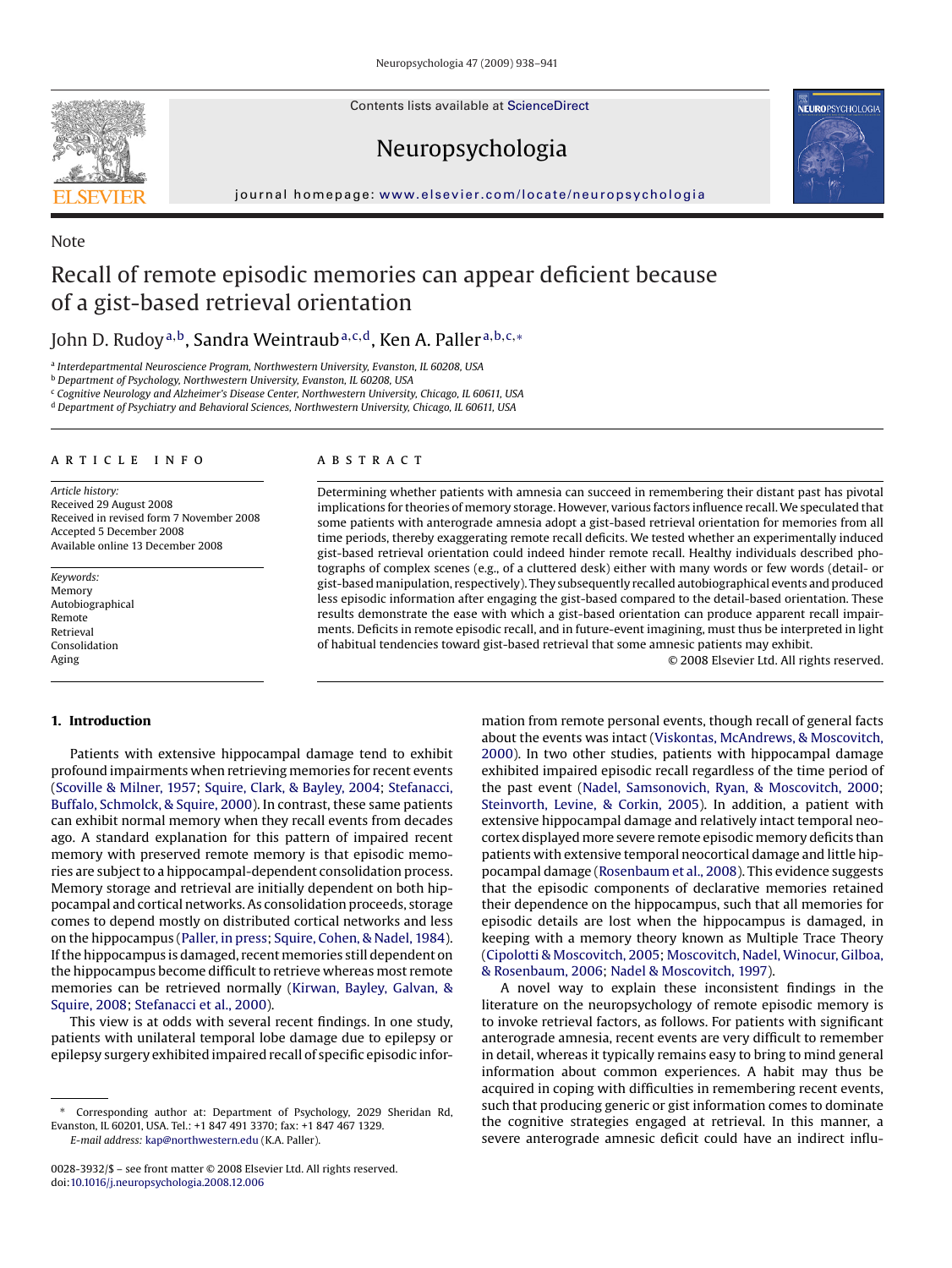ence on the presentation of retrograde amnesia. We propose that a pervasive gist-based retrieval orientation may contribute to the poor performance in retrieving details of remote events in some amnesic patients. To the extent that such a mechanism is operative, it would be incorrect to infer an actual loss of remote memories on the basis of apparent remote deficits. Rather, these deficits could in part reflect a maladaptive retrieval tendency.

To what extent can recall of decades-old episodic memories be hindered by a gist-based retrieval orientation? To investigate this question, we implemented a retrieval-orientation manipulation to induce either a gist-based or a detail-based retrieval orientation in healthy subjects with no known cognitive impairments. We focus on remote recall, as this is the essence of the primary divergence between Multiple Trace Theory and Standard Consolidation Theory, whereas both predict similar patterns of recall of recently acquired information ([Paller, in press\).](#page-3-0) Our manipulation was designed to simulate, in a mild and temporary manner, the alterations in retrieval orientation potentially caused by severe anterograde amnesia. Demonstrating that retrieval orientation can systematically bias remote episodic recall (even without showing whether anterograde amnesia leads to a pervasive bias of this sort) could lend plausibility to our hypothesis concerning the interpretation of remote memory impairments.

#### **2. Methods**

#### *2.1. Subjects*

We tested remote memory in 12 adults (seven females and five males) 67–78 years of age. All provided informed consent.

#### *2.2. Procedure*

The procedure is illustrated in Fig. 1. Subjects completed two recall sessions at least 24 h apart. First, subjects produced the titles of four distinct autobiographical events that they could later recall in detail. They were instructed that acceptable events consisted of a single, discrete episode that occurred between the ages of 18 and 30 years old. The order of recall from this list was randomized, with two different memories described on each session, so that there was no systematic relationship between the order in which the titles were originally produced and the order in which the events were recalled.

Each recall session included three phases. In Phase 1, subjects were asked to recall a specific event, as in the Autobiographical Interview [\(Levine, Svoboda, Hay,](#page-3-0) [Winocur, & Moscovitch, 2002\).](#page-3-0) Subjects were explicitly instructed to describe the memory in as much detail as possible. The experimenter provided the title of the memory to be recalled each time. When subjects finished relating the event, they

| Preliminary<br>Question | Produce titles for four remote memories |                                         |                                   |
|-------------------------|-----------------------------------------|-----------------------------------------|-----------------------------------|
|                         | Phase 1                                 | Phase 2                                 | Phase 3                           |
| Detail<br>Session       | Recall<br>one memory<br>in detail       | Describe<br>two photos<br>in detail     | Recall<br>one memory<br>in detail |
| Gist<br>Session         | Recall<br>one memory<br>in detail       | Describe<br>nine photos<br>in 1-2 words | Recall<br>one memory<br>in detail |

Fig. 1. Experimental procedure. Subjects completed two recall sessions, a detail session and a gist session, with session order counterbalanced across subjects. The second session occurred several days after the first (average delay, 4.3 days). Just prior to the first session, subjects provided titles identifying four autobiographical events that occurred between the ages of 18 and 30 years. Each recall session included three phases. In Phase 1 and Phase 3 of each session, subjects recalled one of the events in as much detail as possible. The amount of episodic and semantic content in the memories produced was scored using standard methods [\(Levine et](#page-3-0) [al., 2002\).](#page-3-0) During Phase 2, subjects described 2 photographs in as much detail as possible (detail session) or they described 9 photographs in 1 or 2 words each (gist session).

were given a general probe ("Is there any more you can tell me about that") and then asked specific questions about their telling of the event.

The procedure in Phase 2 differed between the two sessions. In one session, designed to produce a detail-based retrieval orientation, subjects were shown nine photographs and asked to choose two that they could describe in detail. Subjects then described each of those photographs. If a subject failed to describe all aspects of a photograph, the experimenter pointed out each missing aspect and requested additional description. Each photograph depicted a complex scene such as a restaurant interior or a cluttered desk, such that many features could be described. In the other session, designed to produce a gist-based retrieval orientation, subjects described each of the same nine photographs using one or two words. In order to help subjects understand how to do this, the experimenter encouraged them to think of this task as giving each photograph a title. All subjects were able to complete both tasks.

In Phase 3, subjects recalled another memory following the same instructions as in Phase 1. Instructions to describe each memory in as much detail as possible were reiterated.

#### *2.3. Data analysis*

Individual items in amemory transcript were identified as internal details, which concern event specifics (episodic information), or external details, which concern information not part of the event such as historical facts or background (semantic information). We report average counts from two raters. The correlation coefficient between raters was .85 and the pattern of results was the same for each rater. We used an alpha level of 0.05 and report *p* values for significant effects.

#### **3. Results**

Episodic recall counts are shown in [Fig. 2A](#page-2-0). As predicted, the type of task undertaken in Phase 2 influenced Phase 3 recall, as more episodic information was produced in the detail condition than in the gist condition  $[t(11) = 4.69, p < .001]$ . Recall in Phase 1 did not differ across the two conditions [*t*(11) = .54]. Recall differences between conditions did not differ as a function of whether the gist or detail session occurred first [*t*(10) = .08 in Phase 1 and *t*(10) = 1.12 in Phase 3].

Given the possibility that baseline differences between sessions influenced results, we also analyzed the percentage change for Phase 3 recall compared to Phase 1 recall. Recall in the detail-based orientation increased by 40%, whereas recall in the gist-based orientation decreased by 38%, a significant difference of 78% [*t*(11) = 3.51,  $p = .005$ ].

The retrieval-orientation manipulation had a negligible influence on semantic recall, as shown in [Fig. 2B](#page-2-0). Semantic recall did not differ in either phase between gist and detail conditions  $[t(11) \leq .81]$ . To directly compare semantic and episodic recall, the percent change for Phase 3 recall compared to Phase 1 recall was analyzed as a function of type of recall and type of retrieval orientation. A marginal interaction  $[F(1, 11) = 4.6, p = .056]$  in this analysis attested to the effects of retrieval orientation for episodic but not semantic recall. Recall in the detail-based orientation increased by 27%, whereas recall in the gist-based orientation decreased by 1%, a nonsignificant difference [*t*(11) = 1.2].

When information recalled after specific prompts was included, differences between conditions were less reliable. The mean number of episodic details produced in Phase 1 versus Phase 3 increased from 29.5 to 33.5 in the detail condition and decreased from 29.7 to 24.8 in the gist condition. The difference between the number of episodic details produced during Phase 3 in the detail condition versus the gist condition was nonsignificant  $[t(11) = 1.1]$ . The mean number of semantic details produced in Phase 1 versus Phase 3 increased from 16.9 to 18.4 in the detail condition and from 21.8 to 23.9 in the gist condition. Phase 3 semantic recall did not differ between conditions [*t*(11) = .25].

#### **4. Discussion**

Retrieval orientation systematically influenced episodic recall in people with no known cognitive impairments. The number of episodic details was reduced when a gist-based orientation was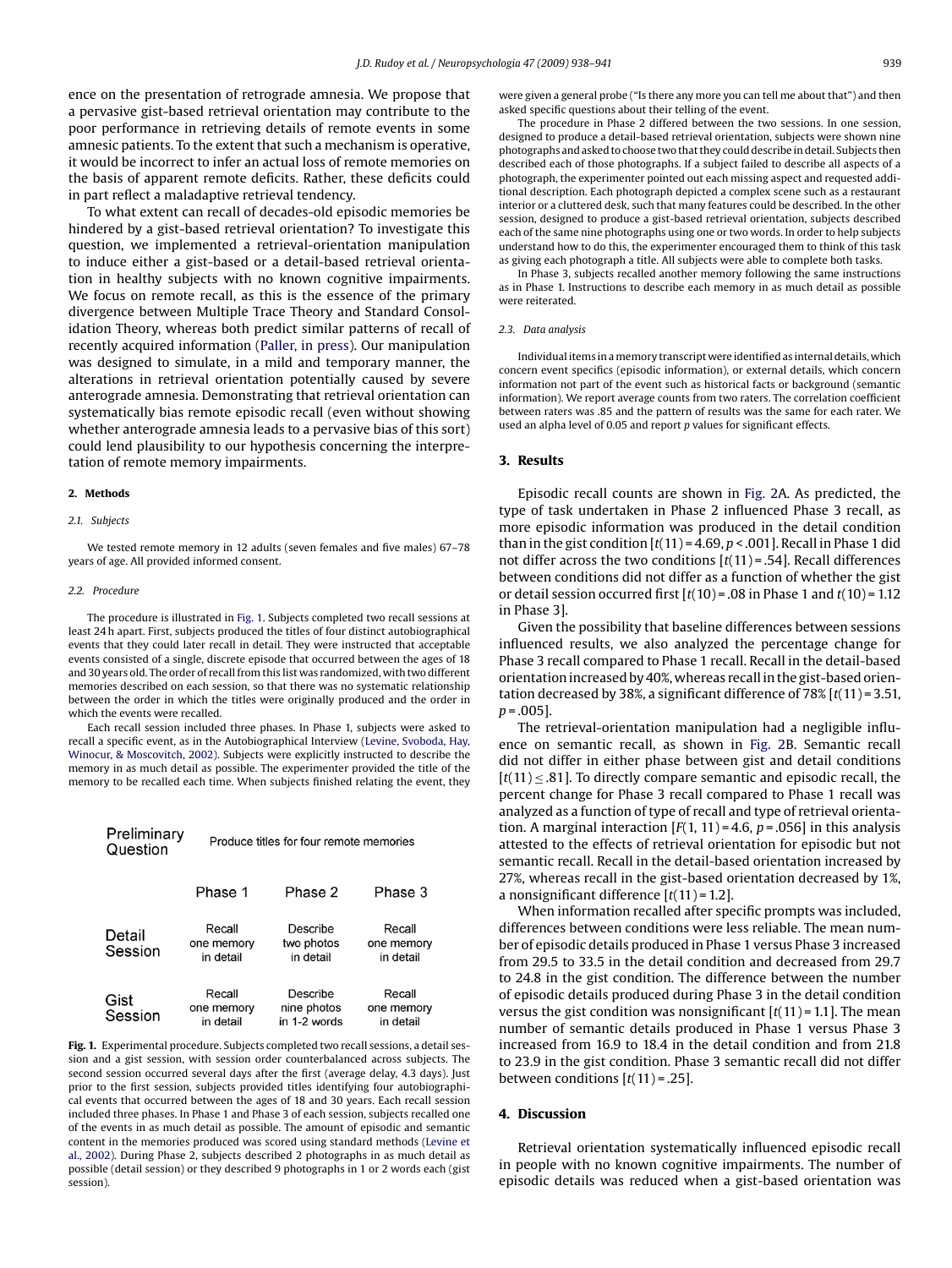<span id="page-2-0"></span>

Fig. 2. Results. (A) Recall of episodic information was lower after exposure to the gist manipulation than after exposure to the detail manipulation. (B) In contrast, recall of semantic information was similar in the two conditions. Error bars represent  $\pm 1$  standard error of the mean of the within-subjects difference between details produced in the gist condition versus the detail condition.

operative at the time of recall compared to when a detail-based orientation was operative. On the other hand, the number of semantic details was unaffected by retrieval orientation. The specificity of the influence of the retrieval-orientation manipulation can be understood by considering a hierarchical model of memory retrieval ([Conway & Pleydell-Pearce, 2000\).](#page-3-0) According to this view, individuals first access general information before accessing more specific episodic details. A gist-based retrieval orientation may leave access to the more general level unaffected, but hinder access to the more specific level.

By extension, the effects of retrieval orientation demonstrated in the current experiment may also be relevant when episodic recall is tested in patients with memory disorders. A sustained tendency toward gist-based retrieval in amnesic patients with hippocampal damage could plausibly lead to exaggerated episodic recall impairments for remote memories.

Direct evidence of habitual gist-based orientation in patients with anterograde amnesia is needed to substantiate this proposal. Even without further evidence, however, the demonstrated potential for a gist-based orientation to influence retrieval has ramifications for interpreting findings of deficient remote episodic retrieval [\(Nadel et al., 2000; Rosenbaum et al., 2008; Steinvorth et](#page-3-0) [al., 2005; Viskontas et al., 2000\).](#page-3-0) In particular, findings of deficient remote episodic retrieval do not necessarily imply that episodic memories are indefinitely dependent on the hippocampus, as postulated by [Nadel & Moscovitch, 1997.](#page-3-0)

One potential challenge to our conclusions, however, is that subjects in our experiment may have misunderstood the instructions. In Phase 2, subjects were told to describe photographs in as much detail as possible, or in one or two words. Perhaps subjects mistakenly believed these instructions also applied to recall in Phase 3. Such an account for the present recall findings is unlikely for two reasons. First, Phase 3 instructions included a reminder to be as detailed as possible. Second, the specificity of the results – that the experimental manipulation influenced episodic but not semantic recall – would not be expected if subjects merely misconstrued the instructions. Similar reasoning can be used to dismiss the possible influence of implicit demand characteristics. Without the awareness of doing so, subjects may have conformed to expectations regarding the amount of information they should provide, but by this scenario, both episodic and semantic recall would have been altered.

The specificity of the recall effects also addresses the objection that the manipulation may have simply increased the talkativeness of subjects without any direct effects on episodic recall. In other words, an output-level mechanism unrelated to recall could conceivably mediate performance changes in Phase 3. If so, subjects would be expected to produce more details of both the semantic and episodic type following the detail-oriented manipulation. An explanation based on generic talkativeness thus does not fit with the finding that effects were restricted to episodic details. Furthermore, even if the retrieval-orientation manipulation operated primarily through an output-level mechanism, this would still demonstrate that mechanisms unrelated to storage are sufficient to explain remote episodic memory deficits.

Another potential objection is that episodic deficits were observed in prior studies even though amnesic patients were prompted to produce episodic details [\(Levine et al., 2002; Viskontas](#page-3-0) [et al., 2000\).](#page-3-0) If patients' deficits reflected a habitual but inappropriate retrieval orientation, perhaps such prompting could have cured the recall difficulties, much as prompts mitigated retrievalorientation effects in the current study. On the other hand, while prompting did allow healthy controls in the current study to overcome some of the effects of the mild gist-based retrieval orientation, a request for more details during recall could be insufficient for patients with a more profound and sustained gist-based retrieval orientation. They may not easily alter the way they retrieve episodic memories, much as depression is not easily cured by simply encouraging patients to avoid negative thinking [\(Teasdale, 1999\).](#page-3-0)

Indeed, patients with depression also tend to show over-general autobiographical memory, and the specificity of episodic recall can be increased with detail-oriented interventions ([Watkins, Teasdale,](#page-3-0) [& Williams, 2000;](#page-3-0) [Williams et al., 1996, 2007;](#page-3-0) [Williams, Teasdale,](#page-3-0) [Segal, & Soulsby, 2000\).](#page-3-0) In tests often used in such studies, subjects are cued with words and given a limited amount of time to retrieve a specific event. Depressed patients generally produce an abnormally small proportion of specific events but can improve after certain types of therapy ([Watkins et al., 2000; Williams et al., 2000, 2007\).](#page-3-0) Interestingly, therapy is most effective when patients are induced to focus on specific detail rather than broad ideas, suggesting that the effect may not only be due to the treatment's amelioration of depression, but also to its encouragement of a detail-based retrieval orientation ([Watkins et al., 2000; Williams et al., 1996\).](#page-3-0) The results from these studies mirror our findings in a different subject population. Efforts to gradually alter retrieval-orientation biases may thus be effective in treating a variety of disorders.

Our proposal that a habitual retrieval orientation resulting from anterograde amnesia can influence the recall of remote episodic memories not only provides a possible explanation for the mixed results in the autobiographical memory literature, it also suggests